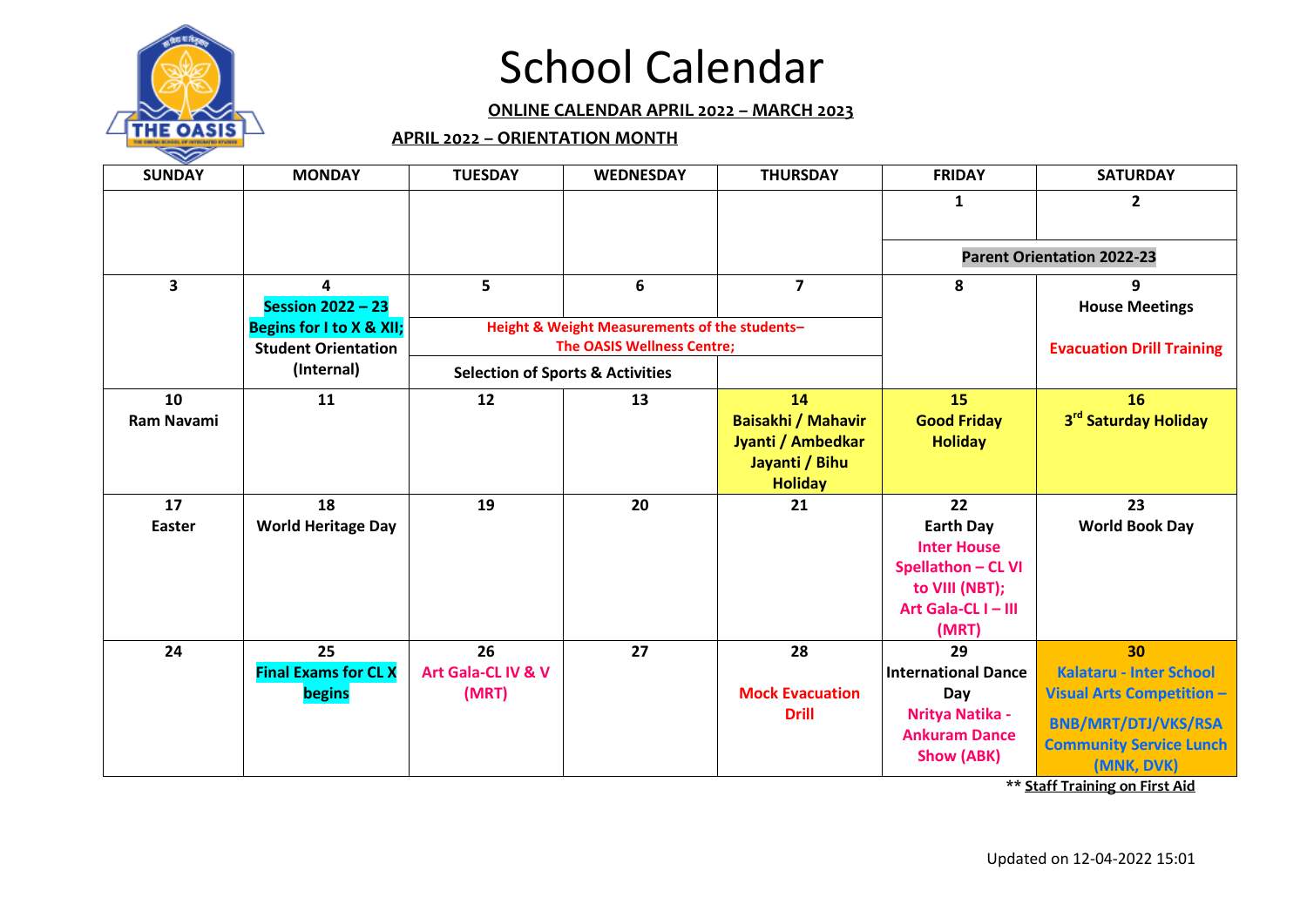**MAY 2022**

| <b>SUNDAY</b>                                              | <b>MONDAY</b>                                                                    | <b>TUESDAY</b>                                                                                                    | <b>WEDNESDAY</b>                                                                                                                                                         | <b>THURSDAY</b>                                                                          | <b>FRIDAY</b>                                                                | <b>SATURDAY</b>                                                      |
|------------------------------------------------------------|----------------------------------------------------------------------------------|-------------------------------------------------------------------------------------------------------------------|--------------------------------------------------------------------------------------------------------------------------------------------------------------------------|------------------------------------------------------------------------------------------|------------------------------------------------------------------------------|----------------------------------------------------------------------|
| 1<br><b>Labour Day</b>                                     | $\mathbf{2}$<br><b>World Laughter Day</b><br><b>Wellbeing Week</b><br>(MNK, NDS) | 3.<br><b>World Press Freedom</b><br>Day;<br><b>Eid-Ul-Fitr Holiday</b><br>** (as per the sighting<br>of the moon) | 4                                                                                                                                                                        | 5<br>Inter House Yoga Championship - CL IV & V (TCL)<br><b>Wellbeing Week (MNK, NDS)</b> | 6                                                                            | 7                                                                    |
| 8<br><b>World Red Cross</b><br>Day;<br><b>Mother's Day</b> | 9<br>Rabindra Jayanti                                                            | 10                                                                                                                | 11<br><b>Submission of UT-I</b><br><b>QPs to HSS</b><br><b>Poetry Out Loud-</b><br><b>CLIV&amp;V</b><br>(SVM & AKV)                                                      | 12<br><b>Inter House Poetry</b><br>Writing -<br><b>CL VI to VIII (HPK)</b>               | 13<br><b>Inter House</b><br><b>Bhashan Pratiyogita</b><br>$-$ CL IV & V(HMK) | 14                                                                   |
| 15<br><b>International Day of</b><br>the Family;           | 16<br><b>Buddh Purnima</b><br><b>Holiday</b>                                     | 17<br><b>Inter House Solo</b><br><b>Singing Competition</b><br>$-$ CL VI to X (AVL)                               | 18<br><b>World Museum Day</b><br><b>Show and Tell Activity</b><br>$-$ CL I to III (GSM);<br><b>The OASIS Spirit Day</b><br>(Whole School) -<br><b>English Department</b> | 19<br><b>Final Exams for CL X</b><br>ends                                                | 20<br><b>Academic Review</b><br><b>Meeting</b><br><b>Transparent Meeting</b> | 21<br><b>Summer Vacation</b><br><b>Begin for Students</b><br>& Staff |
| 22                                                         | 23                                                                               | 24                                                                                                                | 25<br>Week Without Walls - (ASM, ABK, JTK, AVL, BNB, MRT, BJK, RSN, TCL, CDN, AGS, VBS)                                                                                  | 26                                                                                       | 27                                                                           | 28                                                                   |
| 29                                                         | 30                                                                               | 31<br>Inter House MUN - CL VII to XII<br>(Social Science Department)                                              |                                                                                                                                                                          |                                                                                          |                                                                              |                                                                      |

**\*\* Staff Training Conducted by Cambridge**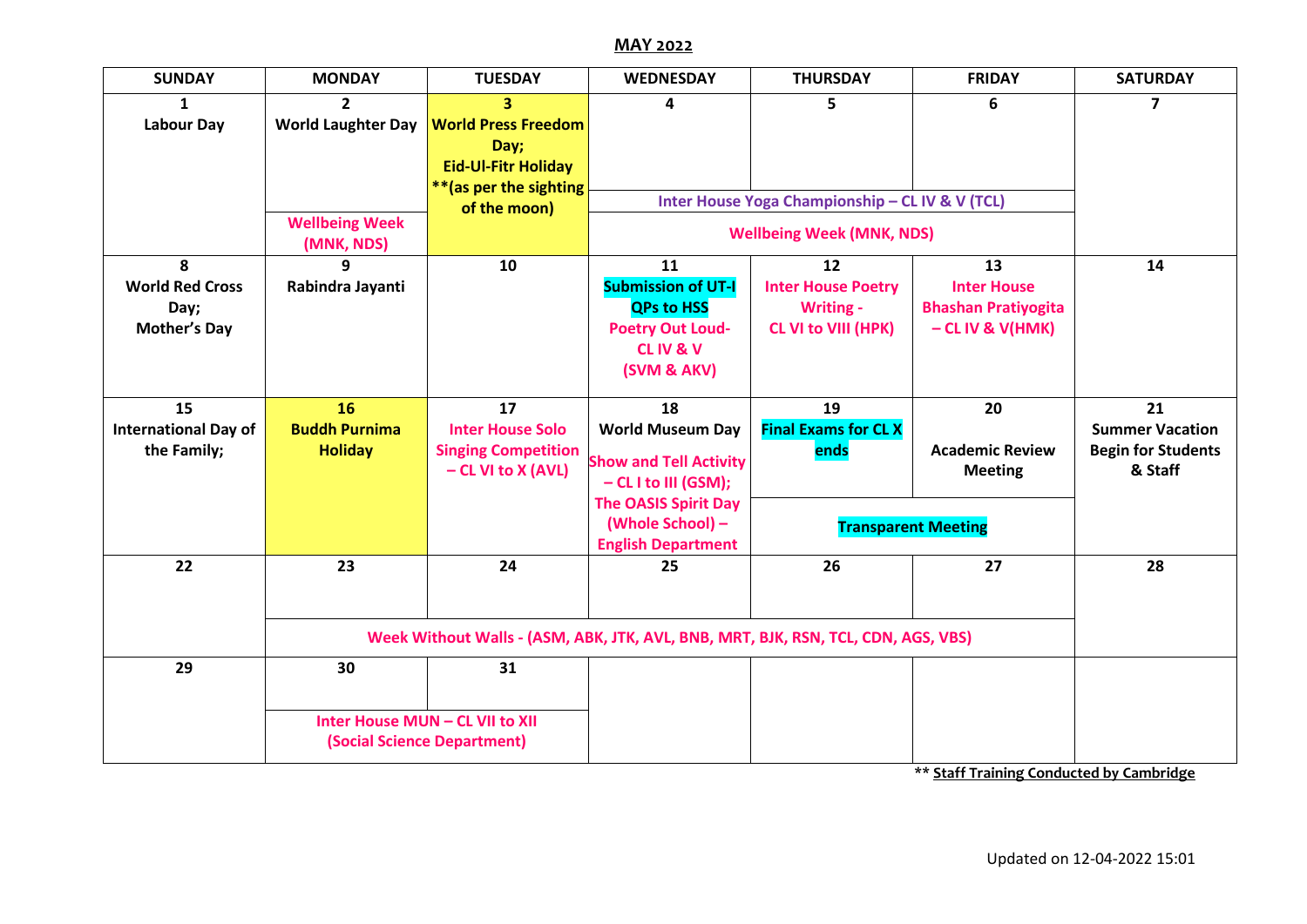#### **JUNE 2022**

| <b>SUNDAY</b>                              | <b>MONDAY</b>    | <b>TUESDAY</b>                                                                                                               | WEDNESDAY       | <b>THURSDAY</b> | <b>FRIDAY</b>           | <b>SATURDAY</b> |
|--------------------------------------------|------------------|------------------------------------------------------------------------------------------------------------------------------|-----------------|-----------------|-------------------------|-----------------|
|                                            |                  |                                                                                                                              | $\mathbf{1}$    | $\mathbf{2}$    | $\overline{\mathbf{3}}$ | 4               |
| 5                                          | $\boldsymbol{6}$ | $\overline{\mathbf{z}}$                                                                                                      | 8               | $\overline{9}$  | 10                      | 11              |
| $\overline{12}$                            | $\overline{13}$  | 14                                                                                                                           | 15              | 16              | 17                      | 18              |
| 19<br>International<br><b>Father's Day</b> | 20               | 21<br><b>International Yoga</b><br>Day<br><b>Online International</b><br><b>Yoga Day</b><br><b>Celebrations</b><br>(TCL/GSM) | $\overline{22}$ | 23              | 24                      | 25              |
| 26                                         | $\overline{27}$  | 28                                                                                                                           | 29              | 30 <sup>°</sup> |                         |                 |

**\*\* Staff Training Conducted by Cambridge**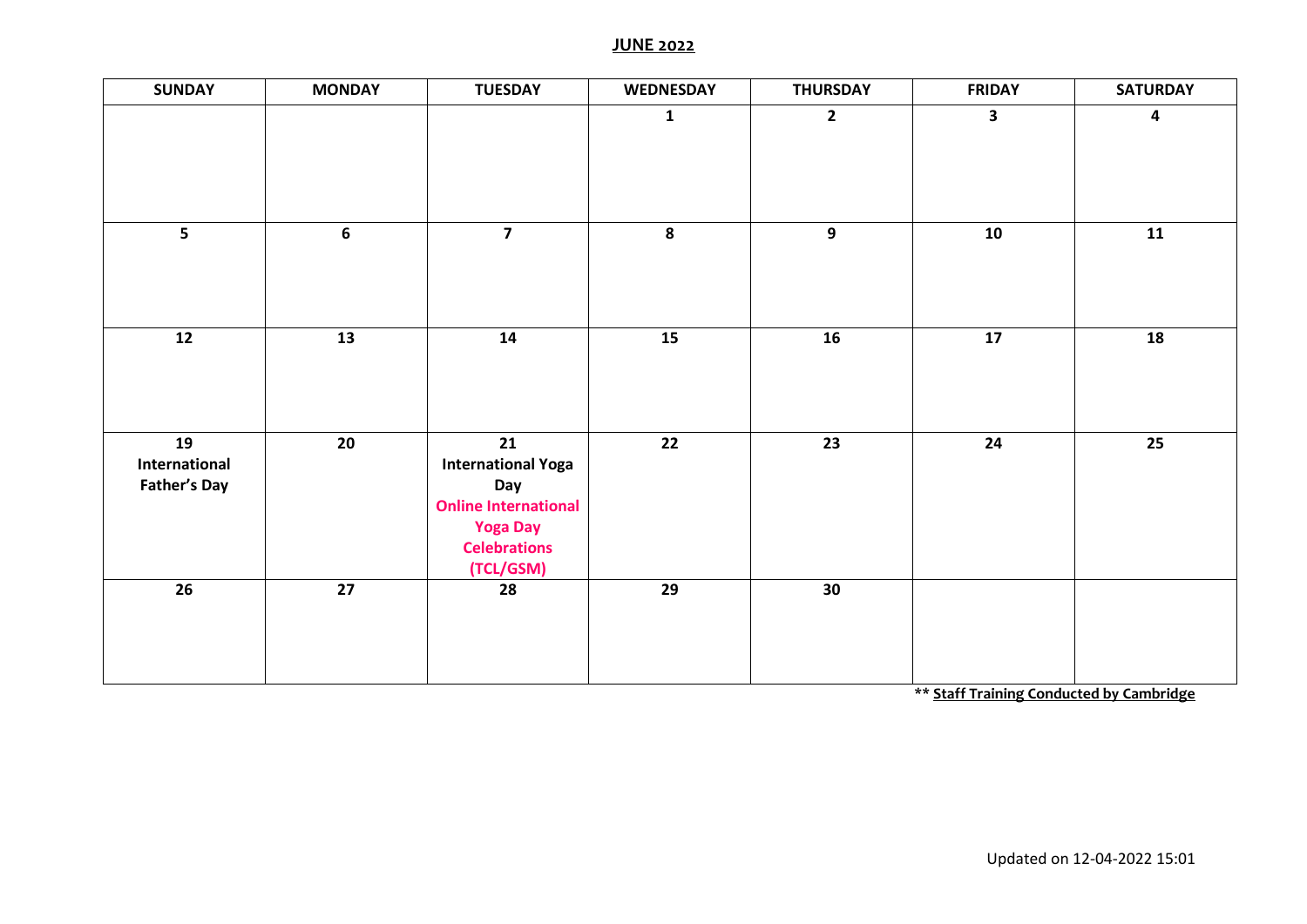**JULY 2022**

| <b>SUNDAY</b>           | <b>MONDAY</b>              | <b>TUESDAY</b>                    | <b>WEDNESDAY</b>                                | <b>THURSDAY</b>                                    | <b>FRIDAY</b>                                                                         | <b>SATURDAY</b>           |  |
|-------------------------|----------------------------|-----------------------------------|-------------------------------------------------|----------------------------------------------------|---------------------------------------------------------------------------------------|---------------------------|--|
|                         |                            |                                   |                                                 |                                                    | 1                                                                                     | $\mathbf{2}$              |  |
|                         |                            |                                   |                                                 |                                                    |                                                                                       |                           |  |
|                         |                            |                                   |                                                 |                                                    |                                                                                       |                           |  |
| $\overline{\mathbf{3}}$ | 4                          | 5                                 | 6                                               | $\overline{7}$                                     | 8                                                                                     | 9                         |  |
|                         |                            |                                   |                                                 | <b>Session resumes</b>                             |                                                                                       |                           |  |
|                         |                            |                                   |                                                 | <b>Submission of QPs to</b>                        |                                                                                       |                           |  |
|                         |                            |                                   |                                                 | <b>Academic Coordinators for</b>                   |                                                                                       |                           |  |
|                         |                            |                                   |                                                 | Half Yearly of CL IV to XII;                       |                                                                                       |                           |  |
|                         |                            | <b>Staff Workshops / Meetings</b> |                                                 |                                                    | <b>Height &amp; Weight Measurements of the</b><br>students-The OASIS Wellness Centre; |                           |  |
| 10                      | 11                         | 12                                | 13                                              | 14                                                 | 15                                                                                    | 16                        |  |
| Eid-Ul-Zuha             | <b>UT-I begins for</b>     | <b>World Paper Bag Day</b>        | UT-I for CL IX, X & XII                         | UT-I for CL IX, X & XII                            | UT-I for CL IX, X &                                                                   | 3rd Saturday              |  |
| ** (as per the          | CL IX, X & XII             | UT-I for CL IX, X &               |                                                 | La Franco-fête                                     | <b>XII</b>                                                                            | Holiday;                  |  |
| sighting of the         |                            | XII                               |                                                 | (French Festival) - CL                             | <b>Inter House English</b>                                                            | <b>Harela</b>             |  |
| moon)                   |                            |                                   |                                                 | VI to VIII (KJT)                                   | <b>Elocution - CL VI to</b>                                                           |                           |  |
|                         |                            |                                   |                                                 |                                                    | VIII (HPK/KBT)                                                                        |                           |  |
|                         |                            |                                   |                                                 | Inter House Yoga Championship - CL VI to XII (TCL) |                                                                                       |                           |  |
| 17                      | 18                         | 19                                | 20                                              | 21                                                 | 22                                                                                    | 23                        |  |
|                         | UT-I for CL IX, X &        | UT-I for CL IX, X & XII           | UT-I for CL IX, X & XII                         | UT-I for CL IX, X & XII                            | UT-I ends for CL IX,                                                                  |                           |  |
|                         | XII                        |                                   | <b>Katha Vachan</b>                             |                                                    | <b>X &amp; XII</b>                                                                    |                           |  |
|                         | Practices begin for        |                                   | Pratiyogita - CL I to III                       |                                                    | <b>Inter House Story</b>                                                              |                           |  |
|                         | <b>Independence Day</b>    |                                   | (MKR);                                          |                                                    | Telling - CL IV & V                                                                   |                           |  |
|                         | celebrations               |                                   | Social Science Day -                            |                                                    | (AKV)                                                                                 |                           |  |
|                         |                            |                                   | Panorama - CL VI-VIII                           |                                                    |                                                                                       |                           |  |
|                         |                            |                                   | (EDL/NSH / ITS / NTS / JCC)                     |                                                    |                                                                                       |                           |  |
|                         |                            |                                   | Inter House Soccer Tournament - CL IV & V (RSN) |                                                    |                                                                                       |                           |  |
| 24                      | 25                         | 26                                | 27                                              | 28                                                 | 29                                                                                    | 30                        |  |
|                         | <b>Mark entry ends for</b> |                                   | <b>Mock Evacuation Drill</b>                    | <b>World Nature</b>                                | <b>International Tiger</b>                                                            | <b>Rhetoric Eloquence</b> |  |
|                         | UT-I for CL IX, X & XII    |                                   |                                                 | <b>Conservation Day</b>                            | Day;<br><b>Mathletics - CL IV</b>                                                     | $-CL X & XII (MDG)$       |  |
|                         |                            |                                   |                                                 |                                                    | <b>&amp; V (RRT / LRT)</b>                                                            |                           |  |
|                         |                            |                                   | Art Workshop - CL IX to XII (ASG/BNB)           | Inter House Soccer Tournament - CL VI to XII (RSN) |                                                                                       |                           |  |
|                         |                            |                                   |                                                 |                                                    |                                                                                       |                           |  |
| 31                      |                            |                                   |                                                 |                                                    |                                                                                       |                           |  |
|                         |                            |                                   |                                                 |                                                    |                                                                                       |                           |  |

**\*\* Staff Training on First Aid**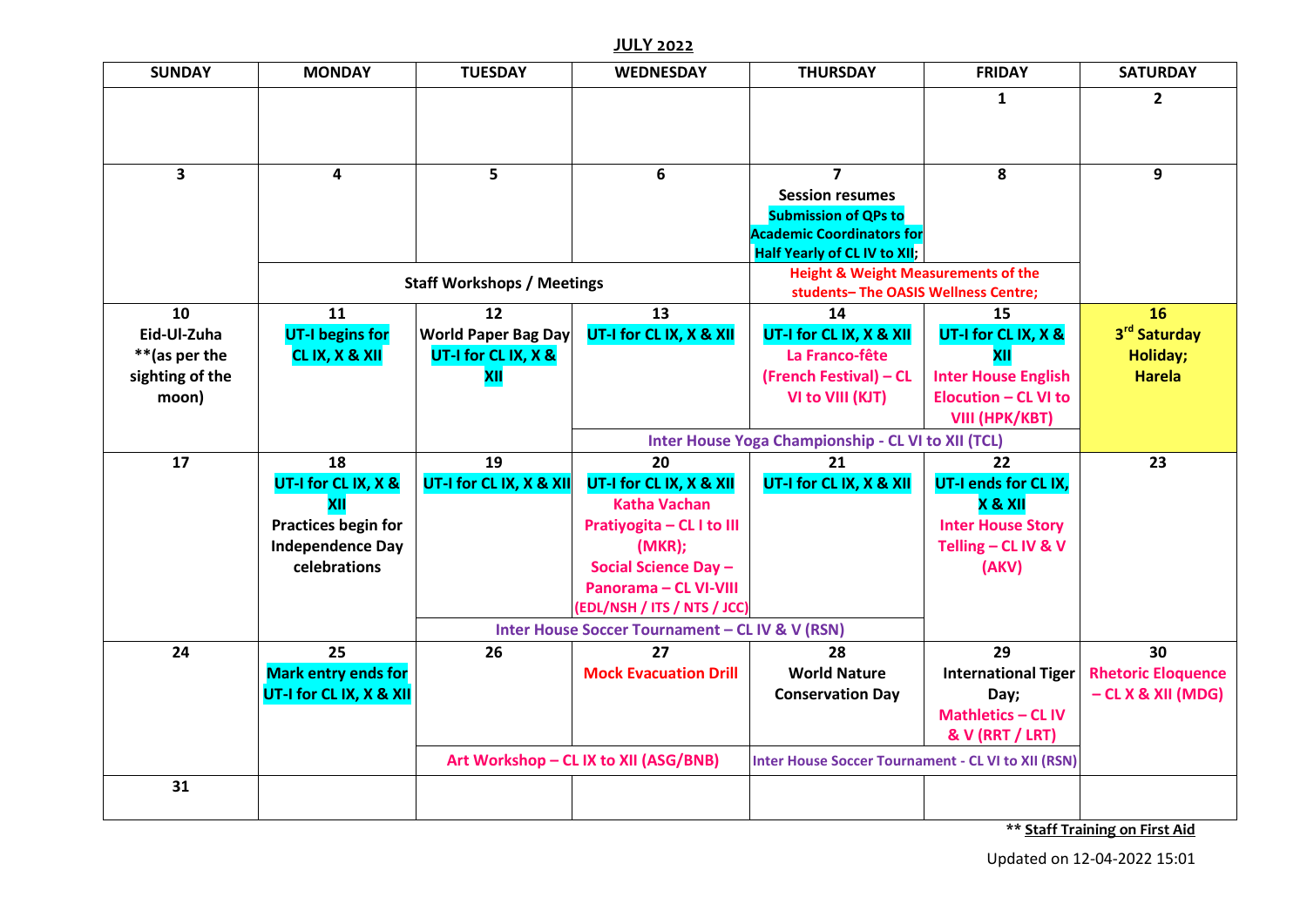# **AUGUST 2022**

| <b>SUNDAY</b>                                    | <b>MONDAY</b>                                                                                                                                                        | <b>TUESDAY</b>                                                                          | <b>WEDNESDAY</b>                                                               | <b>THURSDAY</b>                                            | <b>FRIDAY</b>                                                                                                   | <b>SATURDAY</b>                                       |
|--------------------------------------------------|----------------------------------------------------------------------------------------------------------------------------------------------------------------------|-----------------------------------------------------------------------------------------|--------------------------------------------------------------------------------|------------------------------------------------------------|-----------------------------------------------------------------------------------------------------------------|-------------------------------------------------------|
|                                                  | 1<br><b>Inter House Hand</b><br><b>Drawn Animation -</b><br><b>CL VI to VIII (BNB/KBT)</b><br><b>Inter House Soccer</b><br><b>Tournament - CL VI to</b><br>XII (RSN) | <b>Inter House Hand</b><br><b>Drawn Animation -</b><br><b>CLIX to XII</b><br>(BNB/MDG)  | 3<br>Spell It Right -<br><b>CLI</b> to III<br>(MNK / SWS / STS /<br>NSJ)       | Spell It Right -<br><b>CLIV&amp;V</b><br>(MNK / SVM / AKV) | 5<br>Science Fair - CL IV &<br>V (BNR)<br><b>The OASIS Junior Cup (Under-14)</b>                                | 6                                                     |
|                                                  | <b>Auditions for</b><br><b>Autumn Rustle</b><br>begin                                                                                                                |                                                                                         |                                                                                |                                                            | <b>Inter School MUN - (Social Science</b><br><b>Department</b> )                                                | <b>Inter School Invitational Soccer Tournament)</b>   |
|                                                  |                                                                                                                                                                      |                                                                                         |                                                                                | <b>Library Fortnight (AGS)</b>                             |                                                                                                                 |                                                       |
| $\overline{7}$                                   | 8                                                                                                                                                                    | 9                                                                                       | 10<br>World Wushu Kungfu<br>Day<br><b>Taichi Session (CL I</b><br>to XII)- BJK | 11<br><b>Raksha Bandhan</b><br><b>Holiday</b>              | 12<br><b>International Youth Day</b><br><b>Sanskrit Diwas</b><br><b>Incredible India</b><br>Quiz - CL VI to XII | 13<br><b>International Left</b><br><b>Handers Day</b> |
|                                                  |                                                                                                                                                                      | <b>The OASIS Junior Cup (Under-14)</b><br>(Inter School Invitational Soccer Tournament) |                                                                                |                                                            | (PDR/JCC);<br>Janmashtami<br><b>Celebrations (ABK)</b>                                                          |                                                       |
|                                                  |                                                                                                                                                                      |                                                                                         |                                                                                | <b>Library Fortnight (AGS)</b>                             |                                                                                                                 |                                                       |
| 14                                               | 15<br><b>Independence Day</b><br><b>Flag Hoisting</b><br>Ceremony;<br>(ASM, ABK, JTK, VBS,<br>AVL, JCC, HPK, GKR, MKR                                                | 16                                                                                      | 17<br><b>Transparent Meeting-CL I to III</b>                                   | 18<br><b>Janmashtami</b><br><b>Holiday</b>                 | 19<br><b>Photography Day;</b><br><b>Half Yearly Exam</b><br>begins for CL IV to XII                             | 20<br>3rd Saturday Holiday                            |
| 21<br><b>World Senior</b><br><b>Citizen Day;</b> | 22<br><b>Half Yearly Exams</b><br>for CL IV to XII                                                                                                                   | 23<br><b>Half Yearly Exams</b><br>for CL IV to XII                                      | 24<br><b>Half Yearly Exams</b><br>for CL IV to XII                             | 25<br><b>Half Yearly Exams</b><br>for CL IV to XII         | 26<br><b>Half Yearly Exams</b><br>for CL IV to XII                                                              | 27                                                    |
| 28                                               | 29<br><b>National Sports Day</b><br><b>Half Yearly Exams</b><br>for CL IV to XII                                                                                     | 30<br><b>Half Yearly Exams</b><br>for CL IV to XII                                      | 31<br><b>Ganesh Chaturthi</b><br><b>Holiday</b>                                |                                                            |                                                                                                                 |                                                       |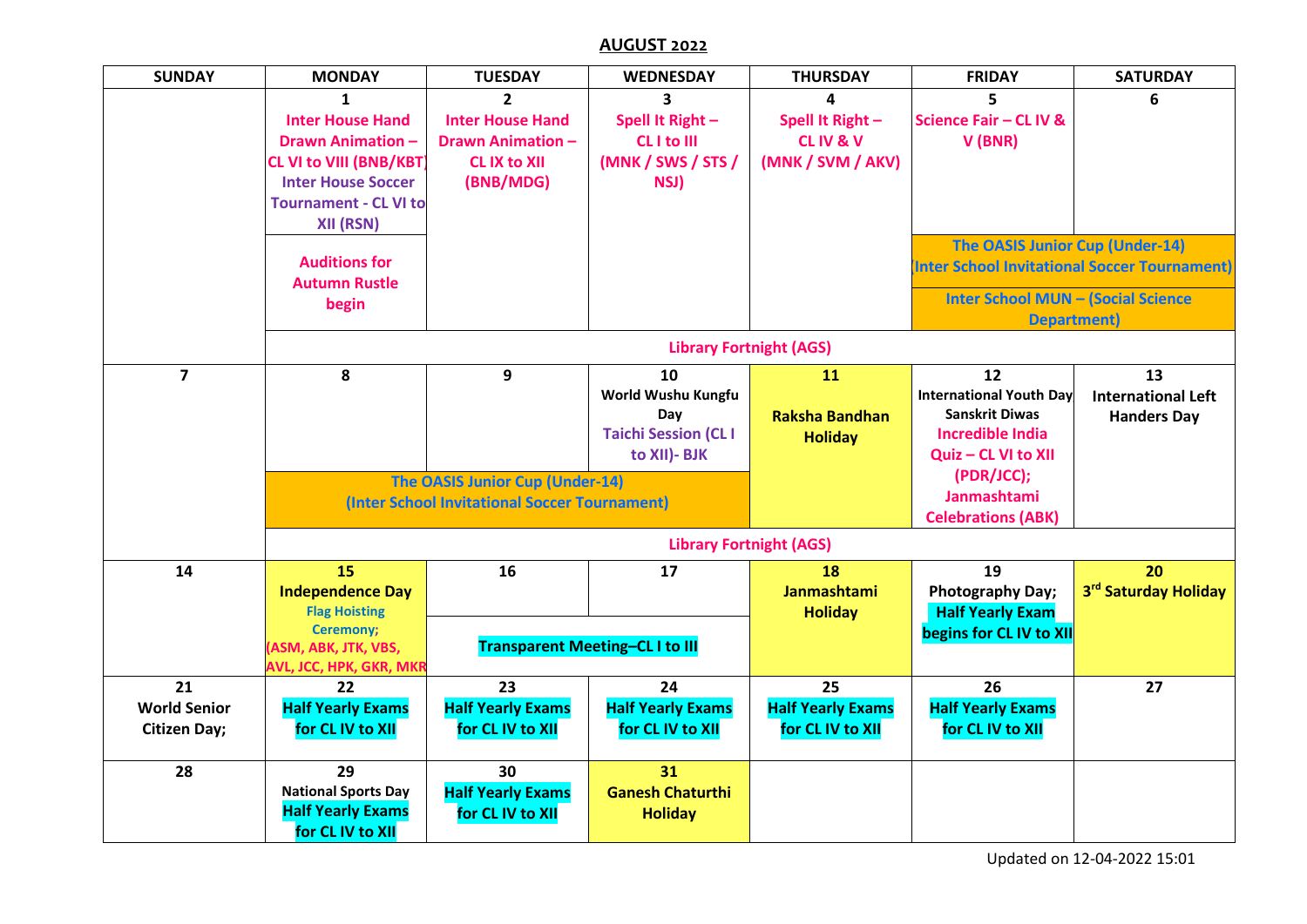### **SEPTEMBER 2022**

| <b>SUNDAY</b> | <b>MONDAY</b>        | <b>TUESDAY</b>                                          | <b>WEDNESDAY</b>                                    | <b>THURSDAY</b>          | <b>FRIDAY</b>                                                         | <b>SATURDAY</b>              |
|---------------|----------------------|---------------------------------------------------------|-----------------------------------------------------|--------------------------|-----------------------------------------------------------------------|------------------------------|
|               |                      |                                                         |                                                     |                          | $\overline{2}$                                                        | 3                            |
|               |                      |                                                         |                                                     | <b>Half Yearly Exams</b> | <b>Half Yearly Exam</b>                                               |                              |
|               |                      |                                                         |                                                     | for CL IV to XII         | ends for CL IV to XII;                                                |                              |
|               |                      |                                                         |                                                     |                          | <b>Staff &amp; Student</b>                                            |                              |
|               |                      |                                                         |                                                     |                          | Match (BJK)                                                           |                              |
| 4             | 5                    | 6                                                       | $\overline{7}$                                      | 8                        | 9                                                                     | 10                           |
|               | <b>Teacher's Day</b> | <b>Mark entry ends for</b>                              |                                                     | International            | <b>Grandparents Day</b>                                               |                              |
|               |                      | <b>Half Yearly exams</b>                                |                                                     | <b>Literacy Day;</b>     |                                                                       |                              |
|               |                      | <b>CLIV to XII</b>                                      |                                                     |                          |                                                                       |                              |
|               |                      |                                                         |                                                     |                          | <b>Transparent Meeting CL IV to XII</b>                               |                              |
| 11            | 12                   | 13                                                      | 14                                                  | 15                       | 16                                                                    | 17                           |
|               | Practices begin for  | <b>Inter House Rangoli</b>                              | <b>Hindi Diwas;</b>                                 |                          | <b>World Ozone Day</b>                                                | <b>Inter School Nukkad</b>   |
|               | <b>Autumn Rustle</b> | <b>Competition-CL VI</b>                                | <b>Kavita Vachan</b>                                |                          |                                                                       | <b>Natak (JCC/HPK)</b>       |
|               |                      | to VIII (BNB)                                           | Pratiyogita - CL I to                               |                          | <b>Inter House Wushu</b>                                              | 3rd Saturday Holiday         |
|               |                      |                                                         | $III$ (MDS);                                        |                          | Championship-                                                         |                              |
|               |                      |                                                         |                                                     |                          | CL I to V (BJK)                                                       |                              |
| 18            | 19                   | 20                                                      | 21                                                  | 22                       | 23                                                                    | 24                           |
|               |                      | <b>Inter House Rangoli</b>                              | <b>World Peace Day;</b>                             |                          | <b>Inter House Math PI</b>                                            | <b>Invitational Soccer</b>   |
|               |                      | <b>Competition-CLIX</b>                                 | <b>Peace March;</b>                                 |                          | Rates - CL IX to XII                                                  | <b>Match with Bajaj</b>      |
|               |                      | to XII (BNB)                                            | <b>Inter House Math PI</b>                          |                          | (AMT / GKR)                                                           | <b>Institute of Learning</b> |
|               |                      | Inter House Wushu Championship-                         | Rates - CL VI to VIII                               |                          |                                                                       |                              |
|               |                      | CL IV & V (BJK)                                         | (AMT / MKP)                                         |                          |                                                                       |                              |
| 25            | 26                   | 27                                                      | 28                                                  | 29                       | 30                                                                    |                              |
|               |                      | <b>International Day of</b>                             |                                                     |                          |                                                                       |                              |
|               |                      | the Deaf;                                               |                                                     |                          |                                                                       |                              |
|               |                      | <b>World Tourism Day</b>                                |                                                     |                          |                                                                       |                              |
|               |                      | <b>Inter Class Display</b><br><b>Board Competition-</b> |                                                     |                          | The OASIS Literary Fest (Inter School) -<br><b>English Department</b> |                              |
|               |                      | Abhivyakti - CL VI                                      |                                                     |                          |                                                                       |                              |
|               |                      | to XII (ITS / NSH);                                     |                                                     |                          |                                                                       |                              |
|               |                      |                                                         | Inter House Wushu Championship - CL VI to XII (BJK) |                          |                                                                       |                              |
|               |                      |                                                         |                                                     |                          |                                                                       |                              |

**\*\* Staff Training Conducted by Cambridge**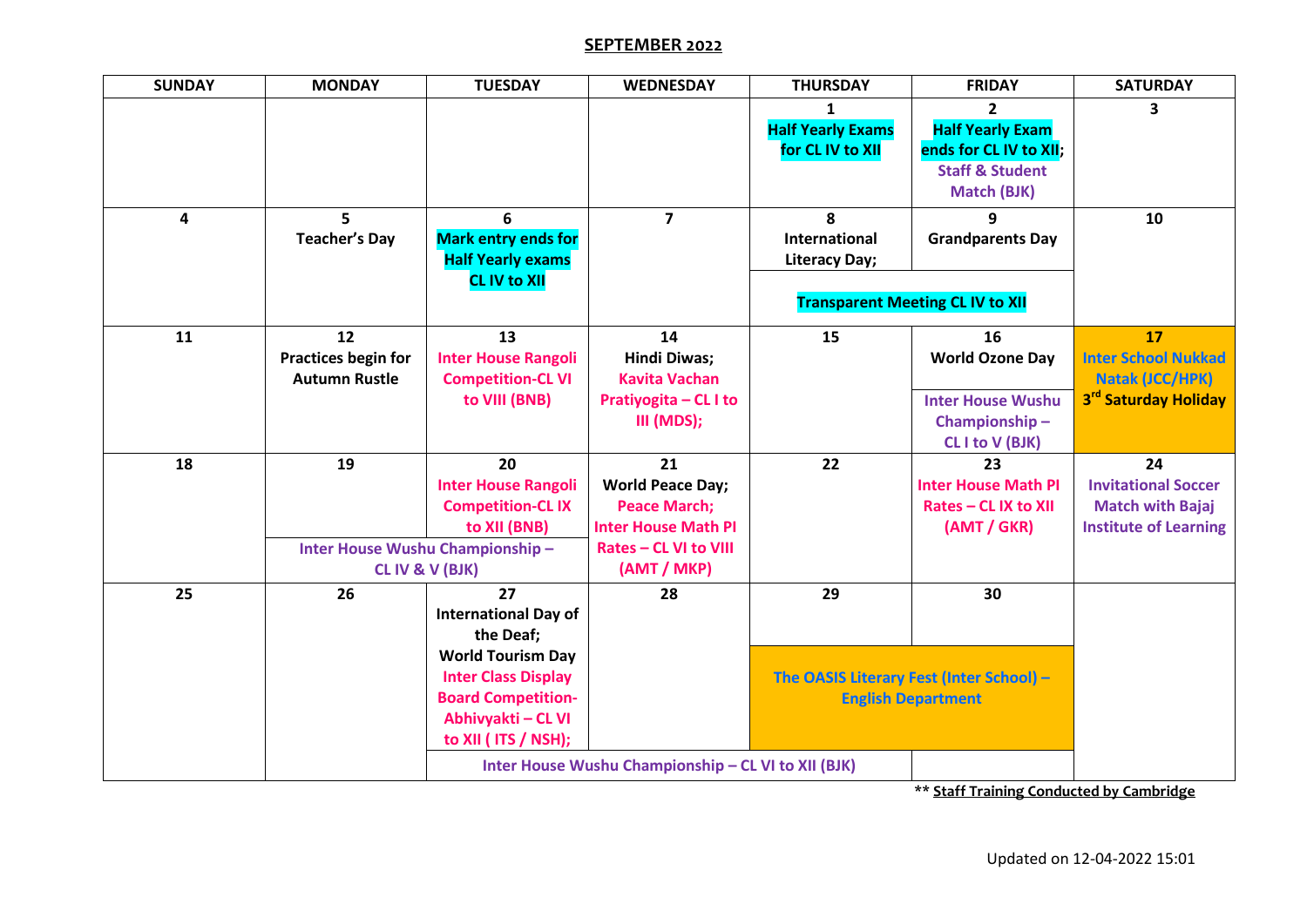## **OCTOBER 2022**

| <b>SUNDAY</b>                      | <b>MONDAY</b>                                                                              | <b>TUESDAY</b>                                                                           | <b>WEDNESDAY</b>                                    | <b>THURSDAY</b>                                                    | <b>FRIDAY</b>                                                                                                                                                | <b>SATURDAY</b>                                                          |
|------------------------------------|--------------------------------------------------------------------------------------------|------------------------------------------------------------------------------------------|-----------------------------------------------------|--------------------------------------------------------------------|--------------------------------------------------------------------------------------------------------------------------------------------------------------|--------------------------------------------------------------------------|
|                                    |                                                                                            |                                                                                          |                                                     |                                                                    |                                                                                                                                                              | $\mathbf{1}$                                                             |
| $\overline{2}$<br>Gandhi Jayanti   | $\overline{\mathbf{3}}$<br><b>World Animal Day</b><br><b>Workshop for CL VI</b><br>upwards | $\overline{\mathbf{4}}$<br><b>Workshop for CL VI</b><br>upwards;<br>Picnic (CL I to III) | 5 <sup>1</sup><br><b>Dussehra</b><br><b>Holiday</b> | 6                                                                  | $\overline{7}$<br>Picnic (CL IV & V)<br><b>Inter House</b><br><b>Creative Writing</b><br><b>Competition - CL VI</b><br>to XII (English<br><b>Department)</b> | 8<br><b>Slice and Dice</b><br><b>Competition - CL VI</b><br>to XII (NDS) |
| 9<br>Eid-e-Milad<br>** (as per the | 10<br><b>National Post Office</b><br>Day                                                   | 11                                                                                       | 12                                                  | 13                                                                 | 14                                                                                                                                                           | 15<br><b>World White Cane</b><br><b>Day</b>                              |
| sighting of the<br>moon)           |                                                                                            |                                                                                          | Science Fest - CL IX to XII (RKB/AG/MSK)            | 3rd Saturday Holiday                                               |                                                                                                                                                              |                                                                          |
| 16                                 | 17                                                                                         | 18                                                                                       | 19                                                  | 20                                                                 | 21<br><b>Autumn Rustle</b>                                                                                                                                   | 22<br><b>Diwali break begins</b>                                         |
| 23                                 | 24<br><b>Diwali</b><br>(School Office closed)                                              | 25<br><b>Diwali break</b>                                                                | 26<br><b>Diwali break</b>                           | 27<br><b>Bhai Dooj</b><br><b>Holiday</b><br>(School Office closed) | 28<br><b>Diwali break</b>                                                                                                                                    | 29<br><b>Diwali break</b>                                                |
| 30                                 | 31<br><b>Classes Resume</b>                                                                |                                                                                          |                                                     |                                                                    |                                                                                                                                                              |                                                                          |

**\*\* Staff Training conducted by Cambridge**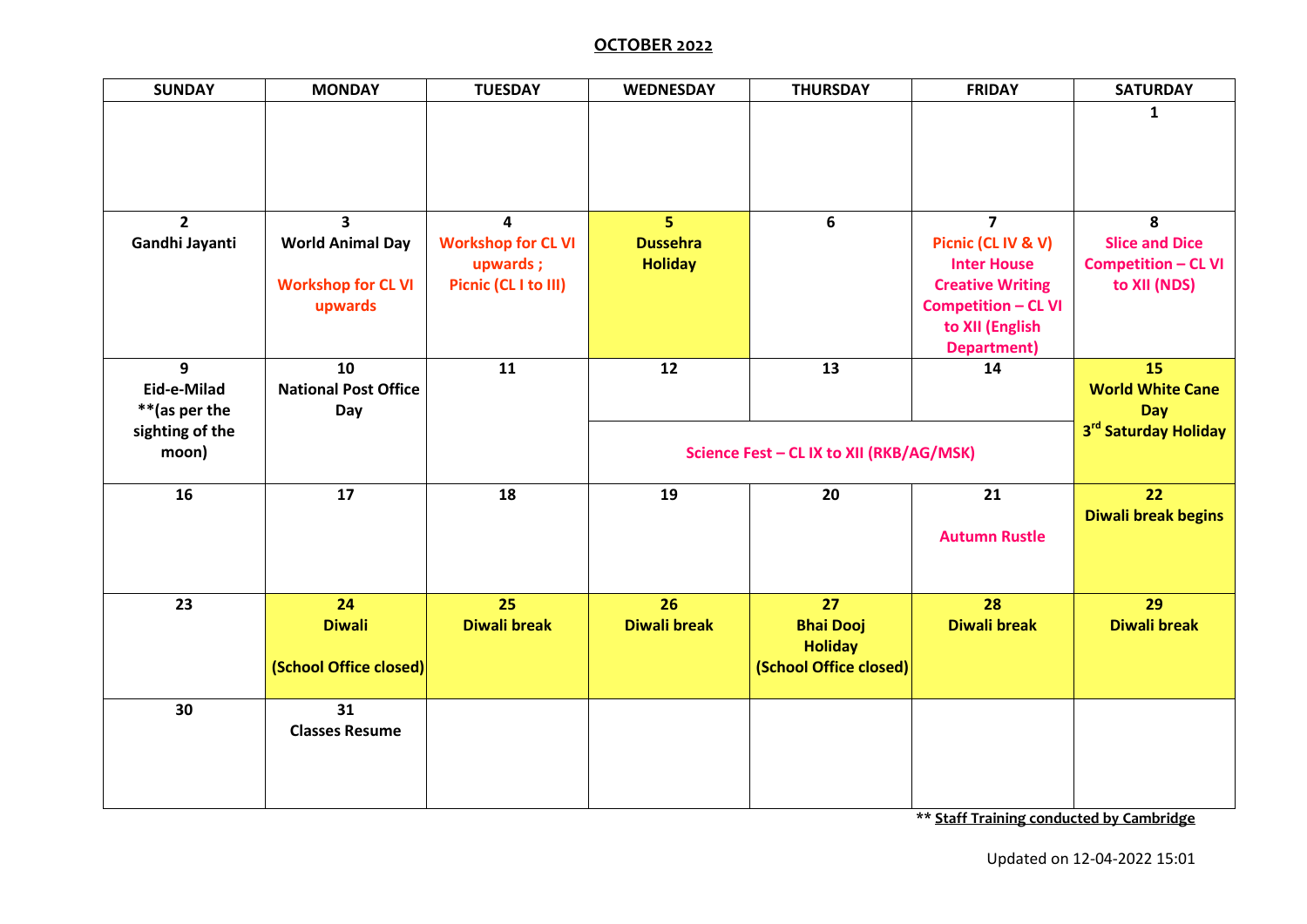#### **NOVEMBER 2022**

| <b>SUNDAY</b> | <b>MONDAY</b>                                                                                             | <b>TUESDAY</b>                                        | <b>WEDNESDAY</b>                                                                                                           | <b>THURSDAY</b>                                                                                       | <b>FRIDAY</b>                                                                                           | <b>SATURDAY</b>                                                                                            |
|---------------|-----------------------------------------------------------------------------------------------------------|-------------------------------------------------------|----------------------------------------------------------------------------------------------------------------------------|-------------------------------------------------------------------------------------------------------|---------------------------------------------------------------------------------------------------------|------------------------------------------------------------------------------------------------------------|
|               |                                                                                                           | ## Winter Schedule<br>begins                          | $\mathbf{2}$                                                                                                               | 3<br><b>Wildlife Quiz - CL IV</b><br><b>&amp; V (PDR)</b>                                             | <b>Inter House Hindi</b><br><b>Prashnotri-CL IV &amp; V</b><br>(VRS)                                    | 5.                                                                                                         |
|               |                                                                                                           |                                                       | The OASIS Fit India School Week<br><b>Inter School Yoga Championship - TCL</b>                                             |                                                                                                       |                                                                                                         |                                                                                                            |
| 6             | $\overline{7}$<br><b>Submission of QPs to</b><br><b>HSS for Quarterly</b><br><b>Exams of CL IX to XII</b> | $\mathbf{R}$<br><b>Holiday on</b><br><b>Gurupurab</b> | 9<br><b>Uttrakhand Day</b>                                                                                                 | 10<br><b>World Science Day</b><br><b>Inter House Art</b><br><b>Competition - CL VI</b><br>to XI (BNB) | 11<br><b>Inter House English</b><br><b>Debate CLIX to IX</b><br>(VNS)                                   | 12<br><b>World Kindness Day</b><br><b>Inter House Cross</b><br><b>Country - CL VI to XII</b><br>$-$ (BJK)  |
| 13            | 14<br><b>Children's Day</b>                                                                               | 15                                                    | 16                                                                                                                         | 17<br><b>Inter House Vaad</b><br>Vivaad Pratiyogita -<br><b>CL VI to XII (PNV)</b>                    | 18<br><b>Inter House English</b><br><b>Debate CL VI to VIII</b><br>(NBT & HPK)                          | 19<br>3rd Saturday Holiday                                                                                 |
|               |                                                                                                           |                                                       | Inter School 5-a- Side Soccer Tournament (Sub Junior) - RSN                                                                |                                                                                                       |                                                                                                         |                                                                                                            |
| 20            | 21<br><b>Quarterly Exams of</b><br><b>CLIX to XII begins</b>                                              | 22<br><b>Quarterly Exams of</b><br><b>CLIX to XII</b> | 23<br><b>Quarterly Exams of</b><br><b>CLIX to XII</b>                                                                      | 24<br><b>Quarterly Exams of</b><br><b>CLIX to XII</b>                                                 | 25<br><b>Quarterly Exams of</b><br><b>CLIX to XII</b><br><b>Theatre</b><br><b>Presentation - CL III</b> | 26<br>Prasaaryogita 2022 -<br><b>Inter School Performing</b><br><b>Arts Competition (CLIV</b><br>upwards); |
|               |                                                                                                           |                                                       | Art Workshop - Indo Persian Relief- CL VII & VIII(NTS/BNB)                                                                 | (Class Teacher);<br><b>Inter House Doha</b><br><b>Vachan - CL VI to VIII</b><br>(MKS)                 | (AVL/ABK/JTK/<br><b>ASM / VBS)</b>                                                                      |                                                                                                            |
| 27            | 28<br><b>Quarterly Exams of</b><br><b>CLIX to XII</b>                                                     | 29<br><b>Quarterly Exams of</b><br><b>CLIX to XII</b> | 30<br><b>Quarterly Exams of</b><br><b>CLIX to XII</b><br><b>Theatre</b><br><b>Presentation - CL II</b><br>(Class Teacher); |                                                                                                       |                                                                                                         |                                                                                                            |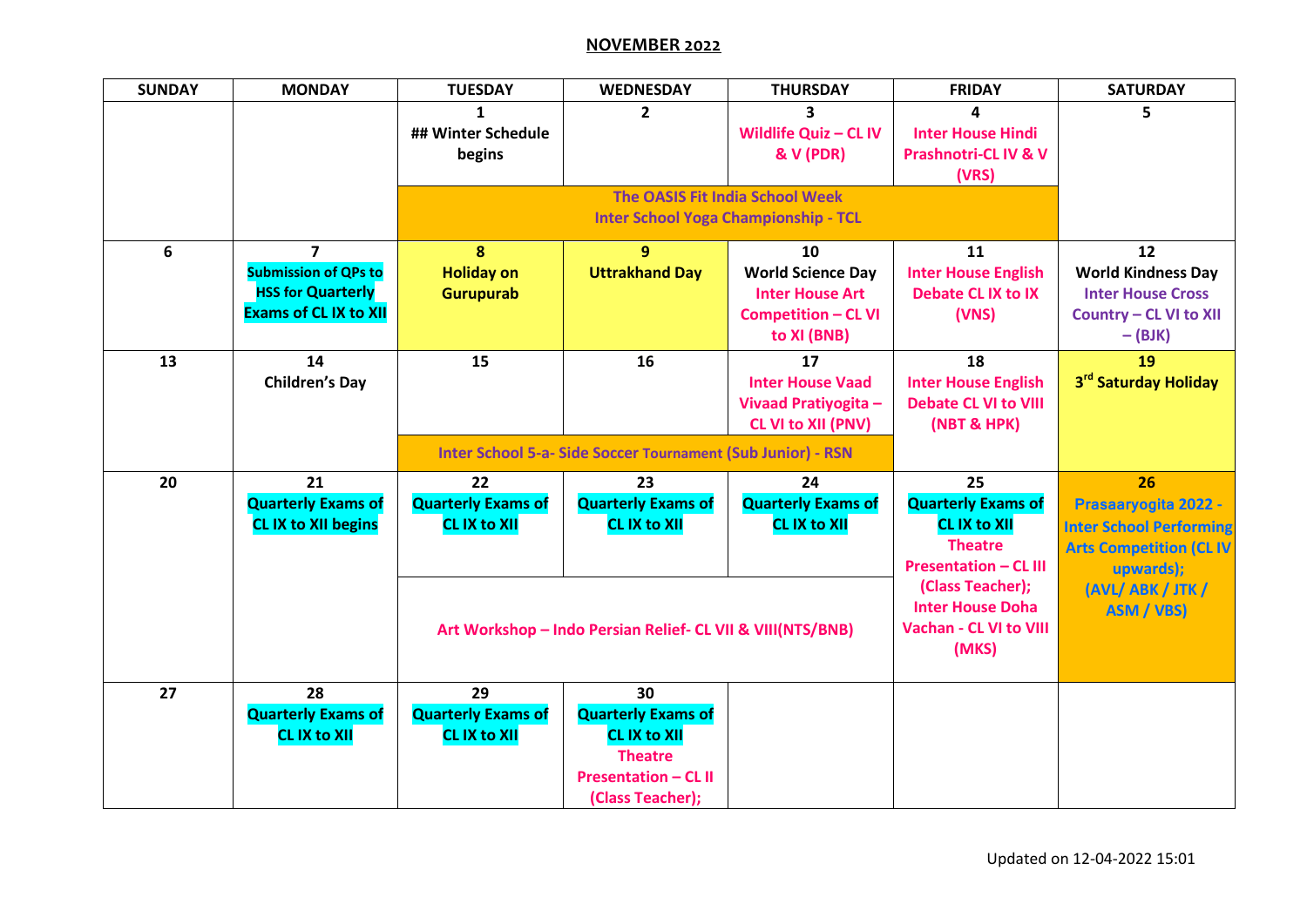|                         |                           |                             | DECEMBER 2022                                       |                            |                             |                             |
|-------------------------|---------------------------|-----------------------------|-----------------------------------------------------|----------------------------|-----------------------------|-----------------------------|
| <b>SUNDAY</b>           | <b>MONDAY</b>             | <b>TUESDAY</b>              | <b>WEDNESDAY</b>                                    | <b>THURSDAY</b>            | <b>FRIDAY</b>               | <b>SATURDAY</b>             |
|                         |                           |                             |                                                     | $\mathbf{1}$               | $\overline{2}$              | $\overline{\mathbf{R}}$     |
|                         |                           |                             |                                                     | <b>Quarterly Exams of</b>  | <b>Quarterly Exams of</b>   | <b>International</b>        |
|                         |                           |                             |                                                     | <b>CLIX to XII</b>         | <b>CLIX to XII ends</b>     | <b>Disability Day</b>       |
|                         |                           |                             |                                                     | <b>Inter House Shlok</b>   |                             | Prayaas 2022 - Inter        |
|                         |                           |                             |                                                     | Pratiyogita - CL VI        | <b>SPORTS DAY-</b>          | <b>School Poster</b>        |
|                         |                           |                             |                                                     | to VIII (RKT)              | <b>ANKURAM (CL I TO V)</b>  | <b>Making</b>               |
|                         |                           |                             |                                                     |                            |                             | <b>Competition (MNK/</b>    |
|                         |                           |                             |                                                     |                            |                             |                             |
| $\overline{\mathbf{4}}$ | 5                         | 6                           | $\overline{7}$                                      | 8                          | $\mathbf{9}$                | 10                          |
|                         |                           | <b>Mark entry of</b>        |                                                     | <b>Mock Evacuation</b>     | Poetry Out Loud -           | <b>SPORTS DAY-</b>          |
|                         |                           | <b>Quarterly Exams of</b>   |                                                     | <b>Drill</b>               | CL I to III (NSJ)           | <b>SATVA (CL VI TO XII)</b> |
|                         |                           | <b>CLIX to XII ends</b>     |                                                     |                            |                             |                             |
|                         |                           |                             |                                                     |                            |                             |                             |
| 11                      | 12                        | 13                          | 14                                                  | 15                         | 16                          | 17                          |
|                         |                           |                             | <b>National Energy</b>                              | <b>Inter House Dance</b>   | <b>Theatre</b>              | 3rd Saturday Holiday        |
|                         |                           |                             | <b>Conservation Day</b>                             | <b>Competition - CL VI</b> | <b>Presentation - CL IV</b> |                             |
|                         |                           |                             | <b>Inter House</b>                                  | to VIII (ABK)              | (Class Teacher)             |                             |
|                         |                           |                             | <b>Extempore - CL VI</b>                            |                            | <b>Just a Minute- CL IV</b> |                             |
|                         |                           |                             | to XII (KBT & MDG)                                  |                            | & V (SVM & AKV)             |                             |
|                         |                           |                             | Inter House Basketball (CL VI to XII) - PDR         |                            |                             |                             |
| 18                      | 19                        | 20                          | 21                                                  | 22                         | 23                          | 24                          |
|                         | <b>Inter House Indian</b> |                             | <b>The OASIS Winter</b>                             | <b>Academic Review</b>     | <b>Winter Vacation</b>      |                             |
|                         | <b>Music Competition</b>  |                             | <b>Fest</b>                                         | <b>Meeting</b>             | <b>Begins</b>               |                             |
|                         | - CL VI to XII (ASM)      |                             | <b>Submission of QPs to HSS for Pre-Board Exams</b> |                            |                             |                             |
|                         |                           |                             | of CL X & XII                                       |                            |                             |                             |
|                         |                           |                             |                                                     |                            |                             |                             |
|                         |                           | <b>Transparent Meetings</b> |                                                     |                            |                             |                             |
|                         |                           |                             |                                                     |                            |                             |                             |
|                         |                           |                             |                                                     |                            |                             |                             |
| 25                      | 26                        | 27                          | 28                                                  | 29                         | 30                          | 31                          |
| <b>Christmas</b>        |                           |                             |                                                     |                            |                             |                             |
|                         |                           |                             |                                                     |                            |                             |                             |
|                         |                           |                             |                                                     |                            |                             |                             |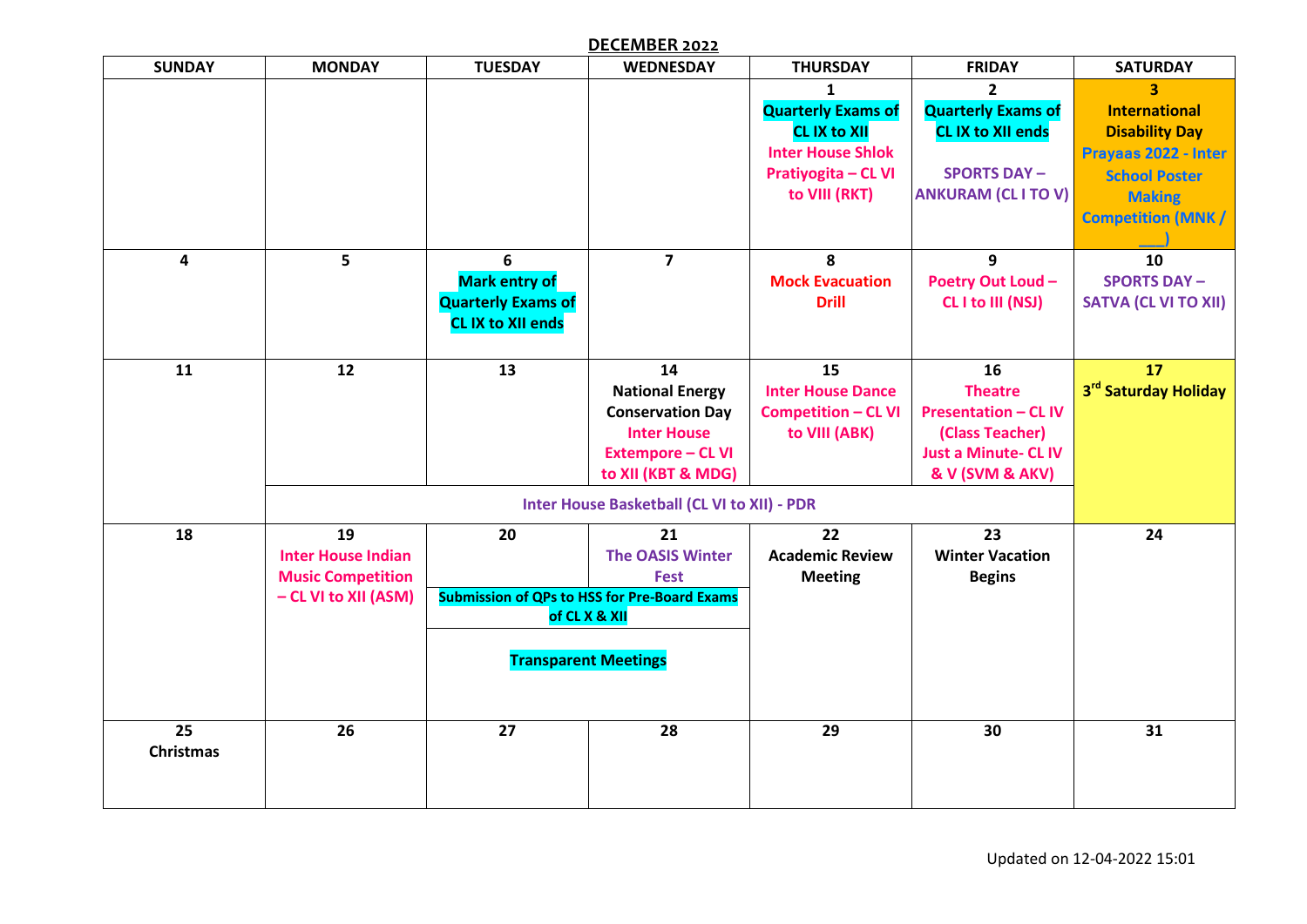# **JANUARY 2023**

| <b>SUNDAY</b> | <b>MONDAY</b>             | <b>TUESDAY</b>                                          | <b>WEDNESDAY</b>                         | <b>THURSDAY</b>       | <b>FRIDAY</b>           | <b>SATURDAY</b>         |
|---------------|---------------------------|---------------------------------------------------------|------------------------------------------|-----------------------|-------------------------|-------------------------|
| $\mathbf{1}$  | $\overline{2}$            | 3                                                       | 4                                        | 5                     | 6                       | $\overline{\mathbf{z}}$ |
|               |                           |                                                         |                                          |                       |                         |                         |
|               |                           |                                                         |                                          |                       |                         |                         |
|               |                           |                                                         |                                          |                       |                         |                         |
| 8             | $\overline{9}$            | 10                                                      | 11                                       | 12                    | 13                      | 14                      |
|               |                           |                                                         |                                          |                       |                         | <b>Pongal</b>           |
|               |                           |                                                         |                                          |                       |                         | <b>Makar Sankranti</b>  |
|               |                           |                                                         |                                          |                       |                         |                         |
|               |                           |                                                         |                                          |                       |                         |                         |
| 15            | 16                        | 17                                                      | 18                                       | 19                    | 20                      | 21                      |
|               | <b>Staff Meeting</b>      | <b>Session resumes</b>                                  | <b>Pre Board for</b>                     | <b>Pre Board for</b>  | <b>Pre Board for</b>    |                         |
|               |                           | (CLIV upwards)                                          | <b>CL X &amp; XII</b>                    | <b>CLX&amp;XII</b>    | <b>CL X &amp; XII</b>   |                         |
|               |                           | <b>Submission of QPs to</b>                             |                                          |                       |                         |                         |
|               |                           | <b>Academic</b>                                         |                                          |                       |                         |                         |
|               |                           | <b>Coordinators for</b><br><b>Final Exams for CL IV</b> |                                          |                       |                         |                         |
|               |                           | to IX & XI                                              |                                          |                       |                         |                         |
|               |                           | <b>Pre Board begins for</b>                             |                                          |                       |                         |                         |
|               |                           | <b>CLX&amp;XII</b>                                      |                                          |                       |                         |                         |
| 22            | 23                        | 24                                                      | 25                                       | 26                    | 27                      | 28                      |
|               | <b>Subhash Chandra</b>    | <b>National Girl Child</b>                              | <b>Pre Board for</b>                     | <b>Republic Day</b>   | <b>Pre Board for</b>    |                         |
|               | <b>Bose Birthday</b>      | Day                                                     | <b>CL X &amp; XII</b>                    | <b>Celebrations;</b>  | <b>CL X &amp; XII</b>   |                         |
|               | <b>Pre Board for</b>      | <b>Pre Board for</b>                                    |                                          | <b>Basant Panchmi</b> | <b>Workshop Brushes</b> |                         |
|               | <b>CL X &amp; XII</b>     | <b>CLX&amp;XII</b>                                      |                                          |                       | and Tails - CL IV & V   |                         |
|               |                           |                                                         |                                          |                       | (AKV/MRT)               |                         |
|               |                           |                                                         | Inter House Kho-Kho Championship - CL VI |                       | <b>Inter House Kho-</b> |                         |
|               |                           | to VIII (BJK)                                           |                                          |                       | <b>Kho Championship</b> |                         |
|               |                           |                                                         |                                          |                       | - CL VI to VIII (BJK)   |                         |
| 29            | 30                        | 31                                                      |                                          |                       |                         |                         |
|               | <b>Pre Board ends for</b> |                                                         |                                          |                       |                         |                         |
|               | <b>CL X &amp; XII</b>     |                                                         |                                          |                       |                         |                         |
|               |                           |                                                         |                                          |                       |                         |                         |
|               |                           |                                                         |                                          |                       |                         |                         |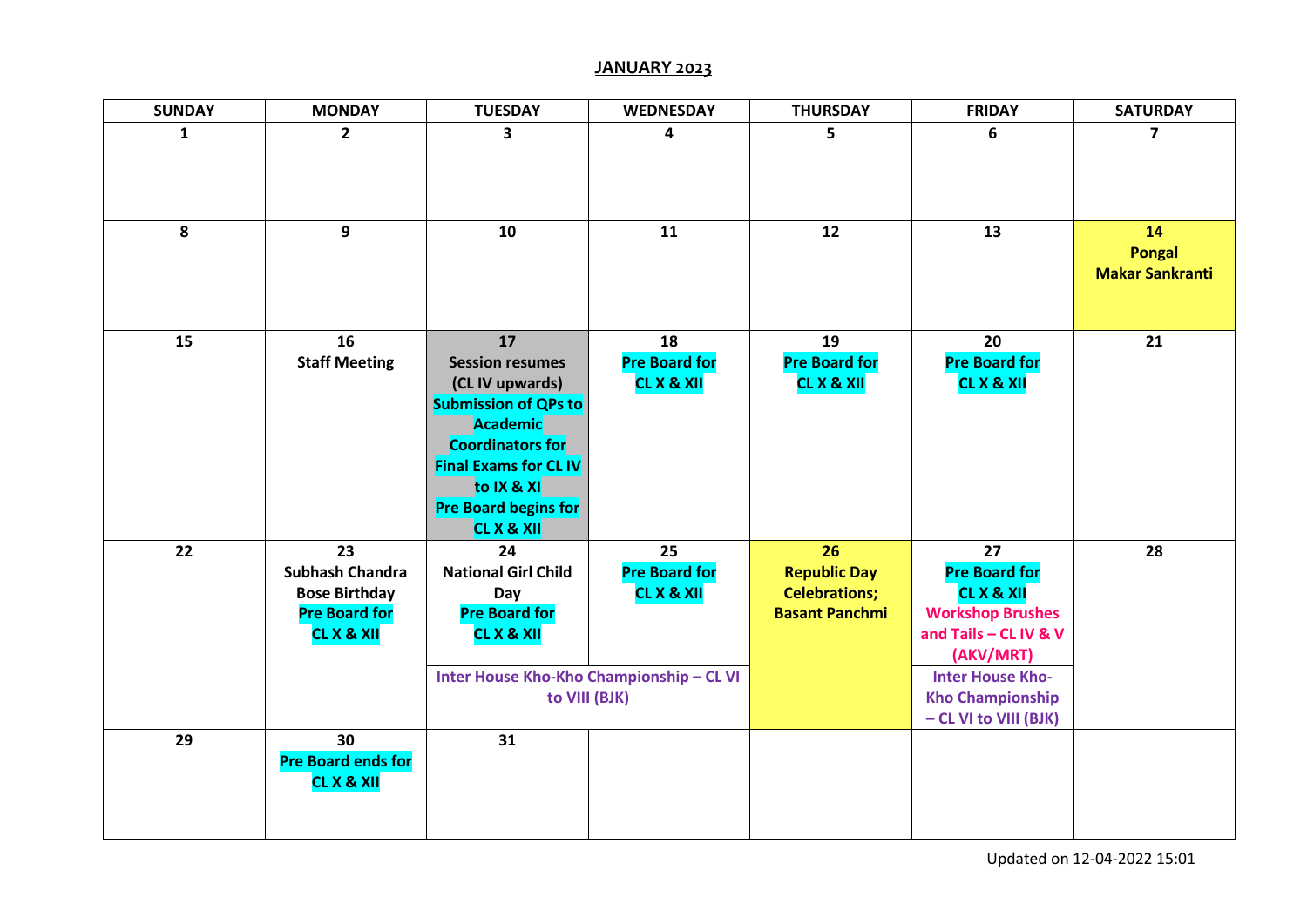#### **FEBRUARY 2023**

| <b>SUNDAY</b> | <b>MONDAY</b>                                                                                 | <b>TUESDAY</b>                                                                                                            | <b>WEDNESDAY</b>                                                                                                                 | <b>THURSDAY</b>                                   | <b>FRIDAY</b>                                 | <b>SATURDAY</b>                                                               |
|---------------|-----------------------------------------------------------------------------------------------|---------------------------------------------------------------------------------------------------------------------------|----------------------------------------------------------------------------------------------------------------------------------|---------------------------------------------------|-----------------------------------------------|-------------------------------------------------------------------------------|
|               |                                                                                               |                                                                                                                           | 1<br><b>Session resume</b><br>(CLI to III)                                                                                       | $\mathbf{2}$                                      | 3                                             | 4<br><b>Inter House</b><br><b>Creative Hands - CL</b><br>VI to XI (MNK / SBT) |
|               |                                                                                               |                                                                                                                           |                                                                                                                                  | Inter House TT Championship - CL VI to VIII (BJK) |                                               |                                                                               |
| 5             | 6<br><b>The OASIS Kindness</b><br>Day;                                                        | $\overline{7}$<br><b>Plastic and E-waste</b><br><b>Management</b>                                                         | 8                                                                                                                                | 9                                                 | 10<br>Quizopia - CL I to III<br>(GSM/NPW/UBT) | 11                                                                            |
| 12            | 13<br>Sangeetayan- Indian<br><b>Musical Show-</b><br>CLIV& V (ASM)<br><b>Class Photograph</b> | 14<br><b>Class Photograph</b>                                                                                             | 15                                                                                                                               | 16                                                | 17                                            | 18<br>3rd Saturday Holiday<br><b>Maha Shivratri</b>                           |
| 19            | 20                                                                                            | 21                                                                                                                        | 22<br>23<br>24<br><b>Theatre</b><br><b>Presentation - CL I</b><br>(Class Teacher)<br><b>Grassroot Soccer - CL I to III (RSN)</b> |                                                   |                                               |                                                                               |
| 26            | 27                                                                                            | 28<br>Math Magician-<br><b>CLI</b> to III<br>(NPW/SVT/RSA)<br><b>Final Exam begins for</b><br><b>CL IV to IX &amp; XI</b> |                                                                                                                                  |                                                   |                                               |                                                                               |

**\*\* Staff Training Conducted by Cambridge** 

**\*\* Staff Meetings on Curriculum Planning 2023-24**